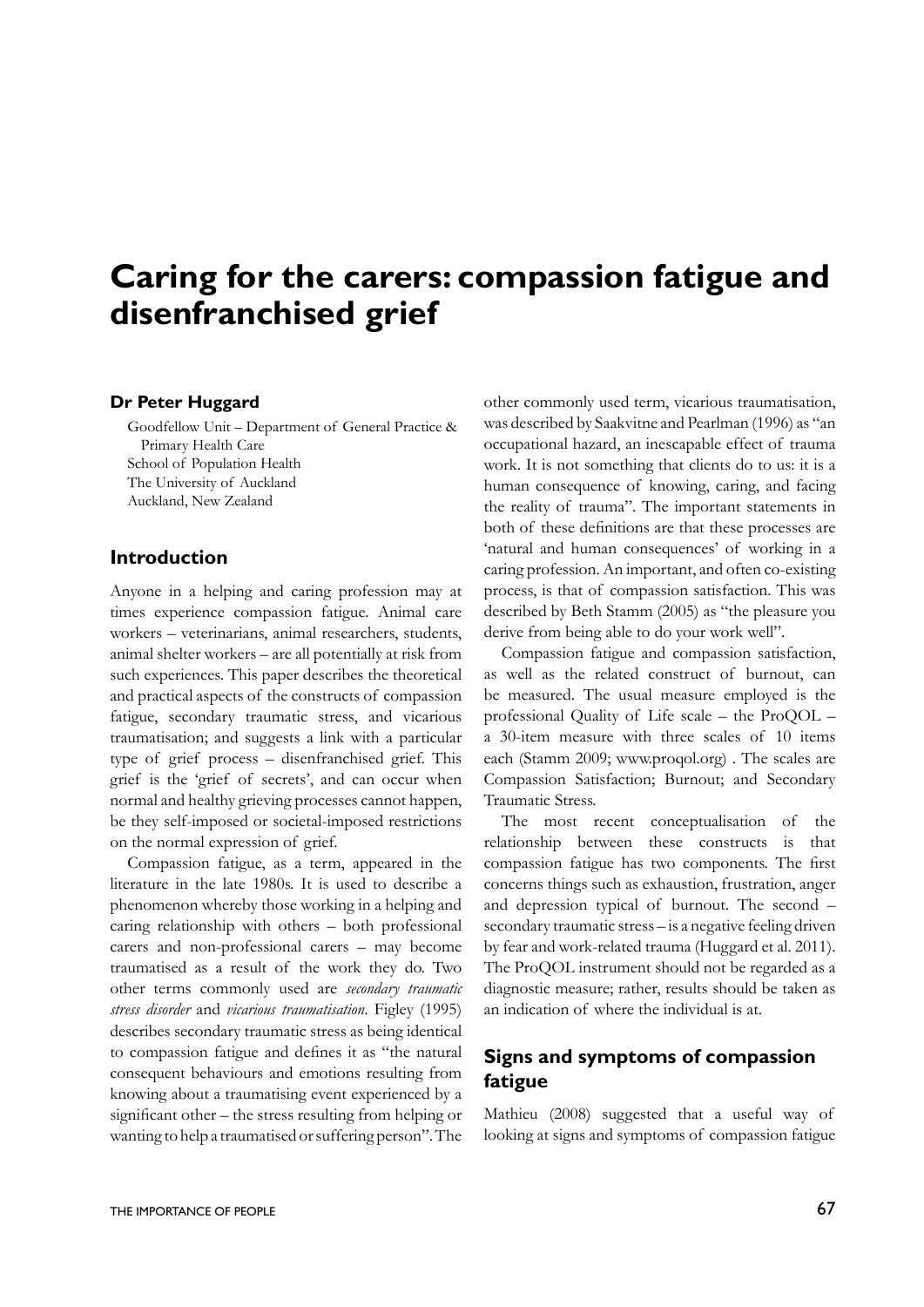is to classify them as physical, behavioural, and psychological.

Physical signs and symptoms include:

- exhaustion;
- insomnia;
- headaches:
- increased susceptibility to illness;
- somatisation; and
- hypochondria.

Behavioural signs and symptoms include:

- increase in alcohol use (and other drugs);
- absenteeism;
- anger and irritability;
- avoidance of clients;
- impaired ability to make decisions;
- problems in personal relationships;
- attrition;
- compromised care for clients; and
- 'The Silencing Response'.

Psychological signs and symptoms include:

- emotional exhaustion;
- distancing;
- negative self image;
- depression;
- reduced ability to feel sympathy and empathy;
- cynicism;
- resentment;
- dread of working with certain clients;
- feeling professional helplessness;
- diminished sense of enjoyment/career;
- depersonalisation;
- fear;
- disruption of world view/heightened anxiety or irrational fears;
- increased sense of personal vulnerability;
- inability to tolerate strong feelings;
- problems with intimacy;
- intrusive imagery;
- hypersensitivity to emotionally charged stimuli;
- insensitivity to emotional material;
- loss of hope;
- difficulty separating personal and professional lives; and
- failure to nurture and develop non-work related aspects of life.

The 'Silencing Response', described by Baranowsky (2002), refers to the ways in which clinicians can "silence" their clients and patients. It may be a coping mechanism employed by those experiencing compassion fatigue, and plays out in both words and actions. Clients and patients are silenced by changing the conversation and diverting it to where the clinician wishes it to be, by shutting down the client's dialogue, by employing certain body postures that have the effect of distancing the carer from the client, by referring on to colleagues those clients whom the clinician is struggling to work with, and by not validating what the client is saying so that they feel their contribution to the relationship is unimportant.

# **What might be protective against developing compassion fatigue?**

While a phenomenon such as resilience has been suggested as offering protection against developing compassion fatigue, the relationship between compassion fatigue and resilience has only recently been explored. Huggard (2009), in a study of 253 hospital-based doctors, found a positive and significant relationship between compassion fatigue and resilience. Similar positive and significant relationships were also found between empathy, spirituality, and emotionality, and compassion fatigue. In the same study, significant and negative relationships were found between resilience, empathy, spirituality, emotionality, and burnout; and between resilience, spirituality, emotionality, and compassion satisfaction. Those items in the measures that had the strongest negative and significant relationship with compassion fatigue are shown in Table 1.

Results from the study showed that individuals with high scores in these items had low scores in compassion fatigue. Although a causal relationship was not sought nor demonstrated, these results suggest that the more resilient and emotionally competent an individual is, the less likely they are to be experiencing compassion fatigue.

#### **Support and self-care strategies**

Saakvitne and Pearlman (1996) offer a useful approach to self-care. They describe this as the *A: B: C Model*. "A" is an *awareness* of our needs and the limits of our physical and emotional resources. "B" is the *balance* between our activities, work, play, and rest. "C" is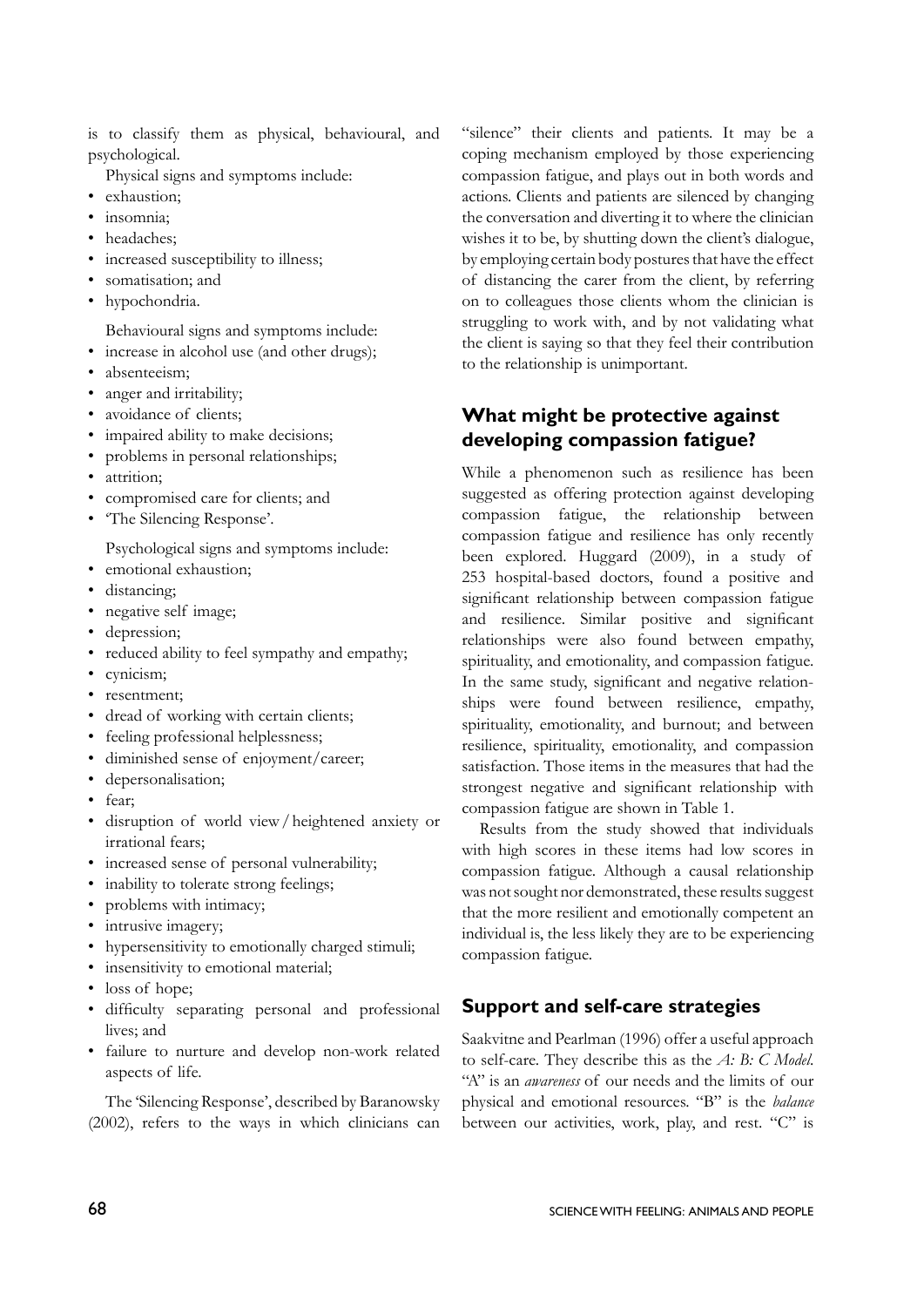| <b>Resilience Scale</b>                                           | <b>Emotionality Scales</b>                                                                                                                          |
|-------------------------------------------------------------------|-----------------------------------------------------------------------------------------------------------------------------------------------------|
| (Personal Strengths subscale)                                     | (Emotional Competence subscale)                                                                                                                     |
| I can deal with whatever comes up                                 | I feel confident in my ability to care for patients<br>exhibiting strong emotional distress                                                         |
| I believe that past success gives confidence for new<br>challenge | I am aware of my emotions as I experience them                                                                                                      |
| I see the humorous side of things                                 | I feel confident in my ability to understand my own<br>emotional responses to my patients' distress                                                 |
| I believe that coping with stress strengthens                     | I feel competent in my ability to understand the<br>reasons for my patient's strong emotional distress                                              |
| I tend to bounce back after illness or hardship                   | I feel confident in my ability to care for the<br>emotional as well as the physical needs of my<br>patients                                         |
| I believe I give my best effort no matter what                    | I feel able to initiate access to additional support, if<br>required, to help me to understand and manage my<br>emotions in relation to my patients |
| I believe I should act on a hunch                                 |                                                                                                                                                     |

**Table 1** Items in the Resilience and Emotionality scales that were negatively and significantly related to compassion fatigue.

the *connection* to oneself, others, and something larger. Mathieu (2008) describes a four-stage approach to managing compassion fatigue. Step 1 is to take stock of the stressors in one's life, both at work and at home. Step 2 is to enhance self-care at home and at work and to work at improving one's work-life balance. Step 2 also includes the "12 Top Tips for Carers". These are:

- take stock of where you are at;
- start a self-care 'good idea' collection;
- rebalance your workload and find time for yourself every day;
- delegate more:
- have a transition from work to home;
- learn to say NO more often:
- assess the level of traumatic experiences or traumatised clients you are working with;
- learn more about compassion fatigue;
- actively engage in a supervisory relationship either one-on-one or in a peer group;
- look at increasing the level of professional development and training;
- ask the question should I work part-time or change the mix of my work; and
- develop healthier lifestyle choices of eating and exercise.

Saakvitne and Pearlman (1996) provide a useful *Self-Care Inventory* for assessing one's physical, psychological, emotional, spiritual, and workplace or professional self-care.

Step 3 involves developing compassion fatigue resiliency. This may include relaxation techniques, mind-body practices, and focusing on improving one's workplace and professional practice in the four dimensions of the organisation, peer groups, individual activities, and professional associations.

Organisational approaches include establishing 'top-down' support and acknowledgement of the consequences of working in emotionally demanding roles and a commitment to staff to assist them in managing this. Peer group approaches include 'peer monitoring' and 'looking out' for one's colleagues, creating an organisational culture of fun and a sense of belonging, and monitoring workloads. Individual practices include participating in effective professional supervision, being able to access defusing and debriefing sessions, giving attention to appropriate boundaries between one's private and professional life, engaging in positive self-statements, and actively working at improving, or maintaining a healthy worklife-home balance. At the individual level, practices such as acknowledging success and developing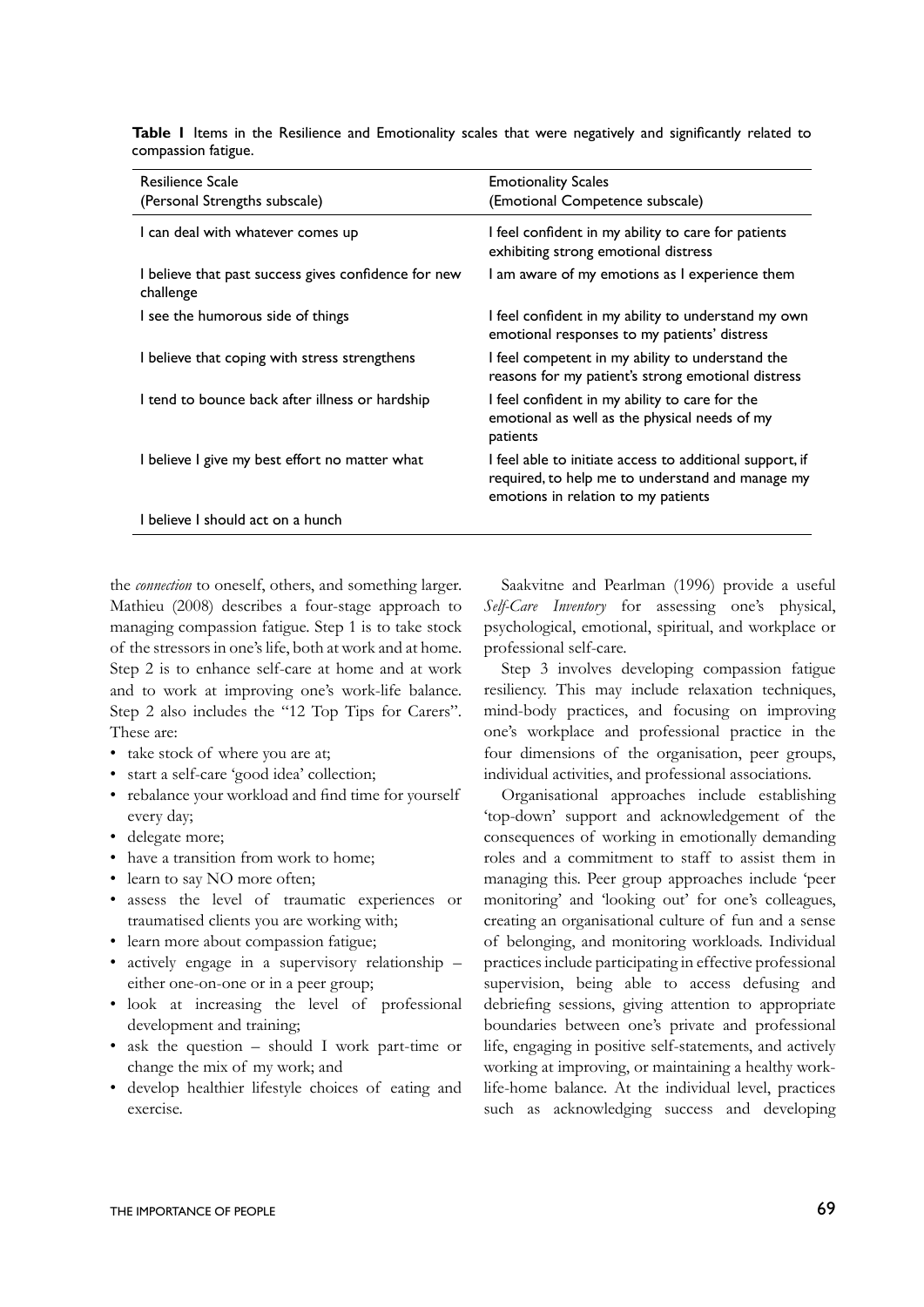strategies for disengagement from work (establishing the boundaries between professional and private lives), developing a greater tolerance for set-backs, and the use of rituals for managing stressors and separating work from home, play an important part in maintaining a healthy balance. A useful approach in this dimension is to utilise a personal debriefing model at the end of each work day. This ritual aims to celebrate the successes of the day and to develop strategies for disengagement from a work-life and re-enter a private life (Huggard & Huggard 2008). Professional association activities include being engaged with one's professional bodies by attending training events and conferences and working to establish and enhance professional networks. These four dimensions are discussed in more detail by Vachon and Huggard (2010).

Lastly, Step 4 is where a commitment to engaging in improvements and changing to a more healthy approach to managing stress is made.

## **Management and treatment of compassion fatigue**

Being witness to traumatic events experienced by significant others can result in compassion fatigue and those who are affected can experience symptoms associated with post-traumatic stress disorder (PTSD). The cluster of symptoms seen in those severely affected include intrusive imagery (nightmares, flashback images), hyper-arousal (feeling constantly on guard), hypervigilance (constantly scanning for threat and danger), and avoidance (engaging in strategies that avoid exposure, or the memories of exposure, to past trauma and re-experiencing the traumatic events). One approach to treatment is the Accelerated Recovery Programme (Gentry et al. 2002), a five-step structured therapy programme aimed at assisting individuals in reducing the intensity, frequency and duration of symptoms associated with compassion fatigue. The main goals of the programme include:

- symptom identification;
- recognising compassion fatigue triggers;
- identifying and utilising existing resources;
- reviewing personal and professional trauma history;
- mastering arousal reduction techniques;
- learning skills that help manage anxiety;
- reviewing the balance in one's life and consciously deciding upon improvements;
- resolving impediments to efficacy;
- initiating conflict resolution; and
- implementing supportive aftercare plans.

A more general approach to trauma therapy is that described in the *Three Phase Model of Trauma* by Judith Herman (1992). Her approach is firstly safety and stabilisation (gaining internal and external control); then remembrance and mourning (reconstruction of the trauma story, having someone bear witness); and finally reconnection (redefining oneself in the context of meaningful relationships, gaining closure).

## **Disenfranchised grief**

The term "disenfranchised grief" refers to circumstances where, for one reason or another, an individual's loss cannot or is not recognised by the person's social group or wider society. It may not just be experienced by individuals, a community may also suffer a 'silent and secret' grief. There are three key elements to this form of grief: a lack of recognition is given by others to the relationship; there is a lack of recognition given to the loss; and lastly, there is a lack of recognition of the person suffering the loss as a griever. Our societies and communities establish the rules that govern the ways and extent to which we experience and demonstrate our grief. These rules include describing what losses one grieves; the ways in which we grieve our losses; who legitimately can grieve these losses; and in what ways, and to whom, others will respond with sympathy and support (Doka 2002).

A possible and previously unexplored association is that between compassion fatigue and disenfranchised grief, and may come about when the events being grieved for are such that they cannot be acknowledged publicly and discussion of the events either does not occur or is limited to a small group of individuals. The grieving processes are restricted and impeded and normal outward expression of grief cannot be made. In a paper presented at the 2008 ANZCCART Conference, Dr Dianne Gardner (2008) discussed the grief and distress experienced by staff involved in the euthanasia of animals.